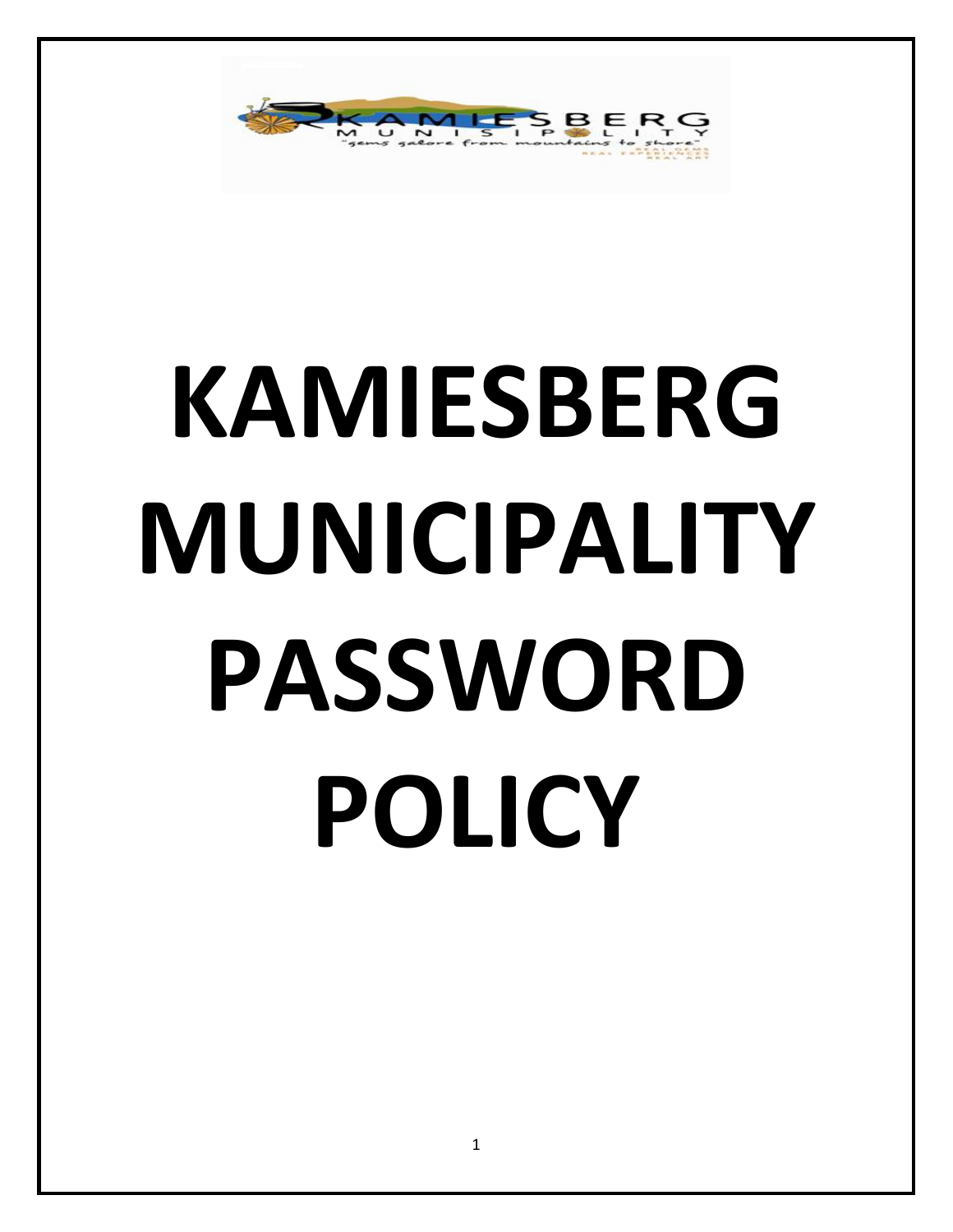

## 1. Overview

All employees and personnel that have access to organizational computer systems must adhere to the password policies defined below in order to protect the security of the network, protect data integrity, and protect computer systems.

## 2. Purpose

This policy is designed to protect the organizational resources on the network by requiring strong passwords along with protection of these passwords, and establishing a minimum time between changes to passwords.

## 3. Scope

This policy applies to any and all personnel who have any form of computer account requiring a password on the organizational network including but not limited to a domain account and email account.

### 4. Password Protection

- 1. Never write passwords down.
- 2. Never send a password through email.
- 3. Never include a password in a non-encrypted stored document.
- 4. Never tell anyone your password.
- 5. Never reveal your password over the telephone.
- 6. Never hint at the format of your password.
- 7. Never reveal or hint at your password on a form on the internet.
- 8. Never use the "Remember Password" feature of application programs such as Internet Explorer, your email program, or any other program.
- 9. Never use your corporate or network password on an account over the internet which does not have a secure login where the web browser address starts with https:// rather than http://
- 10. Report any suspicion of your password being broken to your IT computer security office.
- 11. If anyone asks for your password, refer them to your IT computer security office.
- 12. Don't use common acronyms as part of your password.
- 13. Don't use common words or reverse spelling of words in part of your password.
- 14. Don't use names of people or places as part of your password.
- 15. Don't use part of your login name in your password.
- 16. Don't use parts of numbers easily remembered such as phone numbers, social security numbers, or street addresses.
- 17. Be careful about letting someone see you type your password.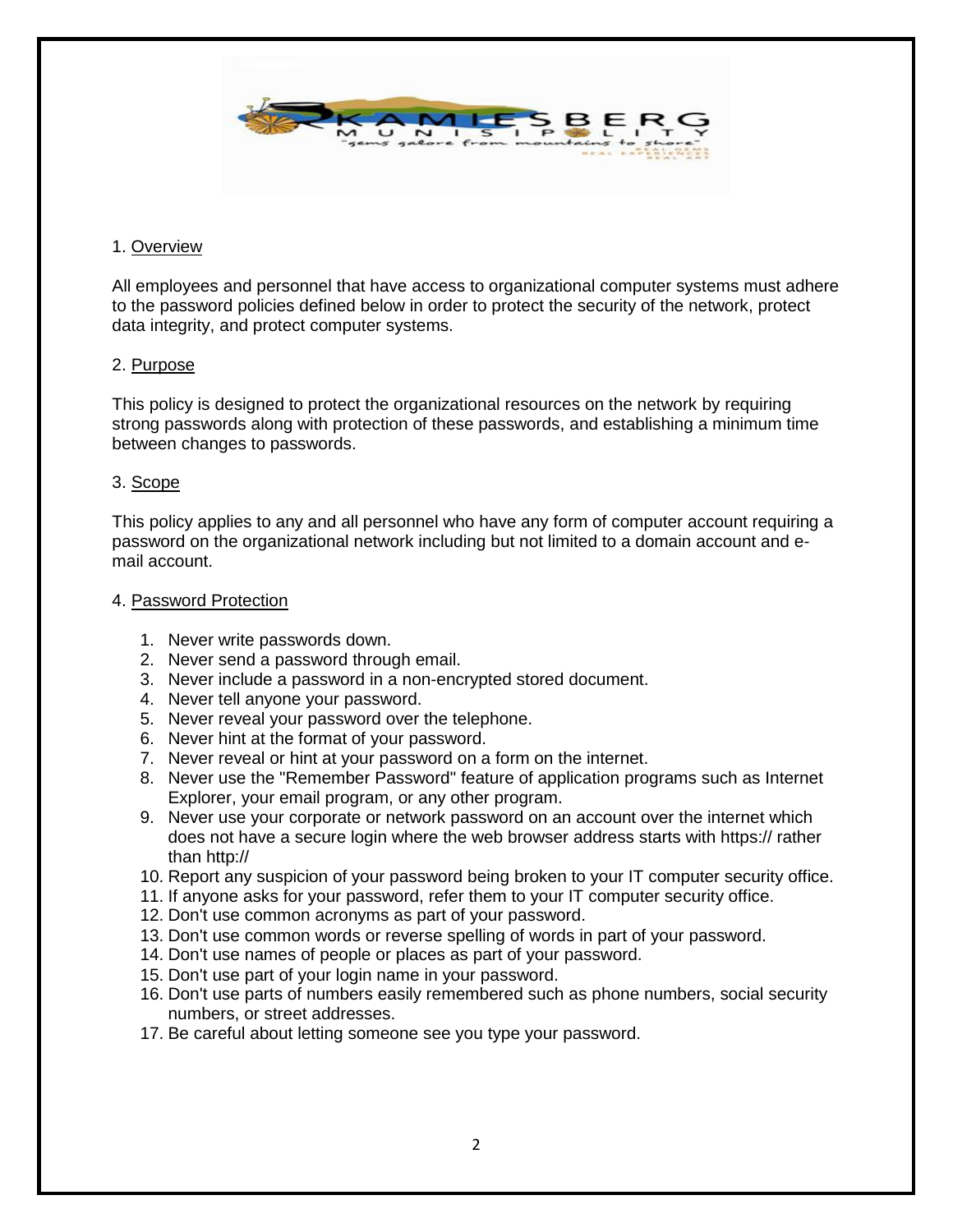

# 5. Password Requirements

Those setting password requirements must remember that making the password rules too difficult may actually decrease security if users decide the rules are impossible or too difficult to meet. If passwords are changed too often, users may tend to write them down or make their password a variant of an old password which an attacker with the old password could guess. The following password requirements will be set by the IT security department:

- Minimum Length 6 characters recommended
- Maximum Length 12 characters
- Minimum complexity No dictionary words included. Passwords should use 2 of the following 3 types of characters:
	- o Lowercase
	- o Uppercase
	- o Numbers
- Passwords are case sensitive and the user name or login ID is not case sensitive.
- Password history Require a number of unique passwords before an old password may be reused. This number should be no less than 24.
- Maximum password age -30 days
- Minimum password age 2 days
- Store passwords using reversible encryption This should not be done without special authorization by the IT department since it would reduce the security of the user's password.
- Account lockout threshold 4 failed login attempts
- Reset account lockout after The time it takes between bad login attempts before the count of bad login attempts is cleared. The recommended value as of the date of writing this article is 20 minutes. This means if there are three bad attempts in 20 minutes, the account would be locked.
- Account lockout duration Some experts recommend that the administrator reset the account lockout so they are aware of possible break in attempts on the network. However this will cause a great deal of additional help desk calls. Therefore depending on the situation, the account lockout should be between 30 minutes and 2 hours.
- Password protected screen savers should be enabled and should protect the computer within 5 minutes of user inactivity. Computers should not be unattended with the user logged on and no password protected screen saver active. Users should be in the habit of not leaving their computers unlocked. they can press the CTRL-ALT-DEL keys and select "Lock Computer".
- Rules that apply to passwords apply to pass phrases which are used for public/private key authentication